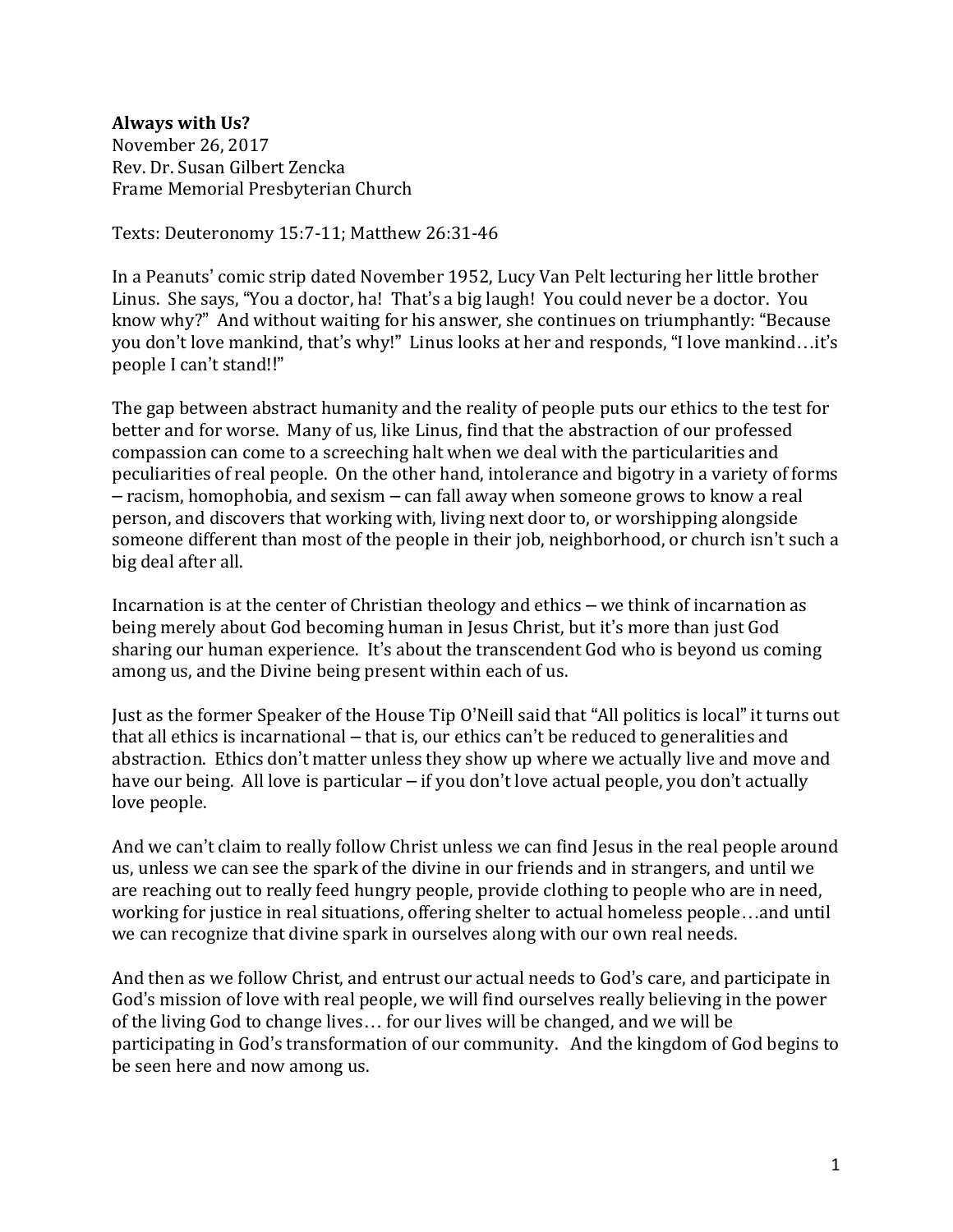Today is Christ the King Sunday, the last Sunday in the church year. We begin a new year next Sunday with a new season, the season of Advent. Theoretically at least, the church year mirrors both the life of Christ and our own faith experience: we begin by searching for God, waiting for Jesus—and we end by submitting to Jesus as King.

Both submission and kingship are somewhat foreign to us. We don't submit easily, we Americans in the 21st century. Our national holiday is Independence Day, after all. Depending on our particular ancestry, we come from people who left other places rather than submit – to the king, to someone else's religion, to starvation, to injustice, to Communism. And the greatest crisis in our national history came in extending independence and agency to those among us who had not come here willingly. Submission is not something that finds much of a home in our national character. And yet, we are also a people who voluntarily bound ourselves to the rule of law; and who joined together in common cause to defeat fascism during World War II.

Indeed the feast of Christ the King was instituted in the 1920's by the Catholic Church in response to what was seen as growing secularism, and took hold in Protestant churches during growing resistance to fascism in Europe – it was an assertion that Jesus is the ultimate authority for us, not the State, and not a secular culture that resists acknowledgement of the sacred. And yet in the United States, while we acknowledge Christ as ruler of all, and God as the ultimate reality in our lives, we also reject theocracy, keeping lines bright between our faith and our government, so that the government can never, under the United States constitution, establish one religion over others. But we are totally free to exercise our concern as citizens about issues that are guided by our faith.

And so part of our discipleship is working to undo unjust systems of racism, sexism, and poverty, and we understand that as part of the missional character of our faith—embracing the mission of God as our own. But some Christians may wonder – is there any point to work against poverty when the Bible even says that the poor will always be with us?? Perhaps we should be limiting our work to charity and not seeking justice?

So we have a few questions in this sermon – first the questions that are particular to the sermon: what does the Bible really say about the poor? And was Jesus just helping individual poor people? Or was he working to dismantle systems of oppression? And then, we will also turn to the questions that should be asked in every sermon: what were these stories saying to the people who first heard them? Where is the Good News in these passages? And how, then, shall we live? Or, what do these stories say to us in our time?

Starting with the passage in Deuteronomy, while the book of Deuteronomy purports to be the last speech of Moses to the people of Israel before they moved into the Promised Land, scholars believe it was written hundreds of years later, when the Hebrew people found themselves conquered and in exile in Babylon. The book was written to answer the questions: why did this happen to us? And, who are we, what is distinctive about us as a people when the Temple has been destroyed and we are not in Jerusalem?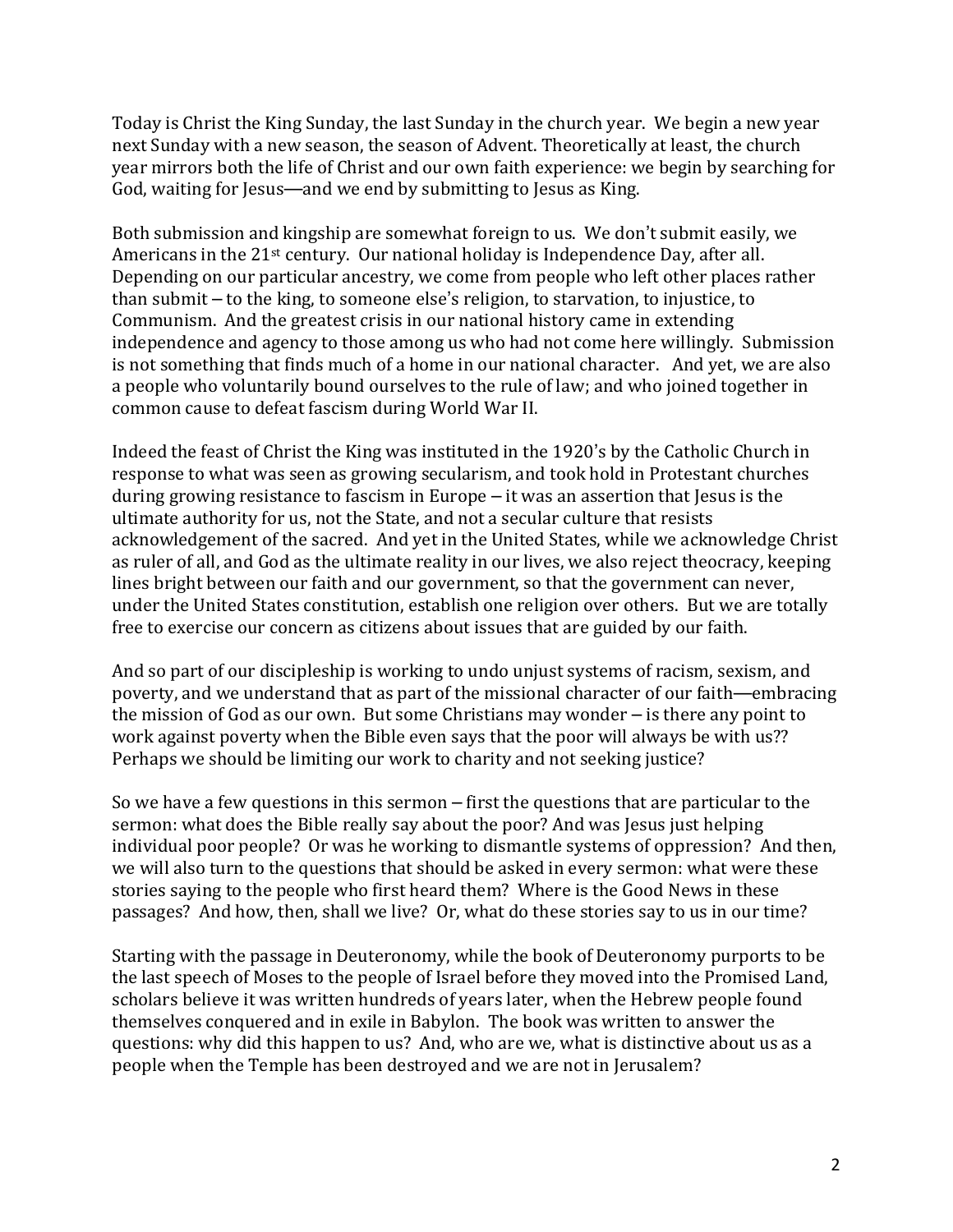Deuteronomy's answer to why the exile happened is that it was a punishment for disobedience. Much of Deuteronomy is setting out choices – follow the law and you will be blessed, disobey and you will be cursed. But Old Testament scholar Walter Brueggemann points out that Deuteronomy is full of ethical teachings beyond the either/or questions – the book teaches the people of Israel that they are a people who practice altruism and justice. Again and again throughout Deuteronomy, there are teachings urging care for the poor, for the widow and orphan, for the immigrant. Deuteronomy teaches care for the least among the people. There is a consistent ethic of care for the poor. The message to the people in exile is that who they are as a people is people who practice justice and compassion. And a couple of verses before our reading make it clear that this is supposed to be systemic – the first five verses of the chapter state:

Every seventh year you must cancel all debts. **<sup>2</sup>**This is how the cancellation is to be handled: Creditors will forgive the loans of their fellow Israelites. They won't demand repayment from their neighbors or their relatives because the LORD's year of debt cancellation has been announced. **<sup>3</sup>** You are allowed to demand payment from foreigners, but whatever is owed you from your fellow Israelites you must forgive. **<sup>4</sup>**Of course there won't be any poor persons among you because the LORD will bless you in the land that the LORD your God is giving you to possess as an inheritance, **<sup>5</sup>** but only if you carefully obey the LORD your God's voice, by carefully doing every bit of this commandment that I'm giving you right now. [Deuteronomy 15:1-4]

In other words, obedience to God will result in justice for the people and the elimination of poverty. While the Bible acknowledges the likelihood that there will always be poverty, and poor ones among us, the dream of God as described here, and throughout prophetic writings such as Isaiah and Amos, is for the elimination of need. And so helping the poor is part of the obligation of following God.

Jesus, as he began his ministry quoted Isaiah, announcing "The spirit of the Lord is upon me, because the Lord has anointed me. He has sent me to preach good news to the poor, to proclaim release to the prisoners and recovery of sight to the blind, to liberate the oppressed, and proclaim the year of the Lord's favor." Jesus was clear that his work was systemic in nature, and not just extending charity to individuals.

And the people who were hearing Matthew's Gospel for the first time were a community of Jewish Christians in Antioch who were fairly well off – and were being told that part of being the people of God practicing their faith in the Roman Empire was to extend care to those around them who had less. And they were reminded that Jesus had in fact been working to dismantle systems of oppression – he was, after all, crucified, and crucifixion was a death for enemies of the State not for petty criminals. The form of his death was a recognition of the subversive nature of his ministry, vis-à-vis the Empire and those whose security depended on collusion and complicity with the Empire as was the case for the Temple priests in Jerusalem. The death of Jesus was a political death.